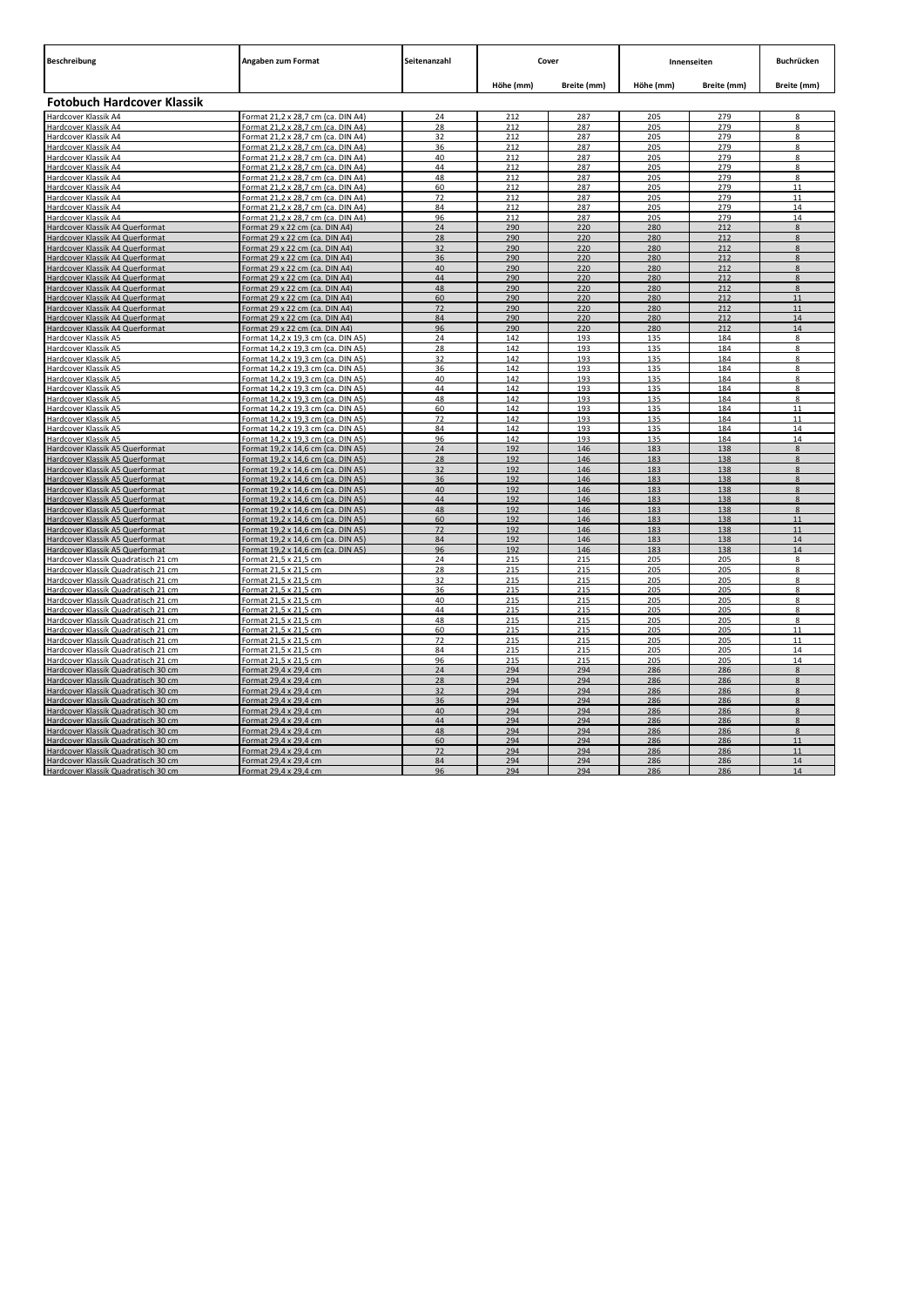## Fotobuch Hardcover Klassik Plus

| FOLODUCII HAFUCOVER NIASSIK PIUS         |                                    |    |     |     |     |     |                  |
|------------------------------------------|------------------------------------|----|-----|-----|-----|-----|------------------|
| Hardcover Klassik Plus A4                | Format 21.2 x 28.7 cm (ca. DIN A4) | 24 | 212 | 287 | 205 | 279 | 8                |
| Hardcover Klassik Plus A4                | Format 21,2 x 28,7 cm (ca. DIN A4) | 28 | 212 | 287 | 205 | 279 | 8                |
| Hardcover Klassik Plus A4                | Format 21,2 x 28,7 cm (ca. DIN A4) | 32 | 212 | 287 | 205 | 279 | 8                |
| Hardcover Klassik Plus A4                | Format 21,2 x 28,7 cm (ca. DIN A4) | 36 | 212 | 287 | 205 | 279 | $\boldsymbol{8}$ |
| Hardcover Klassik Plus A4                | Format 21,2 x 28,7 cm (ca. DIN A4) | 40 | 212 | 287 | 205 | 279 | 11               |
| Hardcover Klassik Plus A4                | Format 21,2 x 28,7 cm (ca. DIN A4) | 44 | 212 | 287 | 205 | 279 | 11               |
| Hardcover Klassik Plus A4                | Format 21,2 x 28,7 cm (ca. DIN A4) | 48 | 212 | 287 | 205 | 279 | 11               |
| Hardcover Klassik Plus A4                | Format 21,2 x 28,7 cm (ca. DIN A4) | 60 | 212 | 287 | 205 | 279 | 11               |
| Hardcover Klassik Plus A4                | Format 21,2 x 28,7 cm (ca. DIN A4) | 72 | 212 | 287 | 205 | 279 | 11               |
| Hardcover Klassik Plus A4                | Format 21.2 x 28.7 cm (ca. DIN A4) | 84 | 212 | 287 | 205 | 279 | 14               |
|                                          |                                    |    | 212 | 287 |     | 279 |                  |
| Hardcover Klassik Plus A4                | Format 21.2 x 28.7 cm (ca. DIN A4) | 96 |     |     | 205 |     | 14               |
| Hardcover Klassik Plus A4 Querformat     | Format 29 x 22 cm (ca. DIN A4)     | 24 | 290 | 220 | 280 | 212 | 8                |
| Hardcover Klassik Plus A4 Querformat     | Format 29 x 22 cm (ca. DIN A4)     | 28 | 290 | 220 | 280 | 212 | 8                |
| Hardcover Klassik Plus A4 Querformat     | Format 29 x 22 cm (ca. DIN A4)     | 32 | 290 | 220 | 280 | 212 | 8                |
| Hardcover Klassik Plus A4 Querformat     | Format 29 x 22 cm (ca. DIN A4)     | 36 | 290 | 220 | 280 | 212 | 8                |
| Hardcover Klassik Plus A4 Querformat     | Format 29 x 22 cm (ca. DIN A4)     | 40 | 290 | 220 | 280 | 212 | 11               |
| Hardcover Klassik Plus A4 Querformat     | Format 29 x 22 cm (ca. DIN A4)     | 44 | 290 | 220 | 280 | 212 | 11               |
| Hardcover Klassik Plus A4 Querformat     | Format 29 x 22 cm (ca. DIN A4)     | 48 | 290 | 220 | 280 | 212 | 11               |
| Hardcover Klassik Plus A4 Querformat     | Format 29 x 22 cm (ca. DIN A4)     | 60 | 290 | 220 | 280 | 212 | 11               |
| Hardcover Klassik Plus A4 Querformat     | Format 29 x 22 cm (ca. DIN A4)     | 72 | 290 | 220 | 280 | 212 | 11               |
| Hardcover Klassik Plus A4 Querformat     | Format 29 x 22 cm (ca. DIN A4)     | 84 | 290 | 220 | 280 | 212 | 14               |
| Hardcover Klassik Plus A4 Querformat     | Format 29 x 22 cm (ca. DIN A4)     | 96 | 290 | 220 | 280 | 212 | 14               |
| Hardcover Klassik Plus A5                | Format 14,2 x 19,3 cm (ca. DIN A5) | 24 | 142 | 193 | 135 | 184 | 8                |
| Hardcover Klassik Plus A5                | Format 14.2 x 19.3 cm (ca. DIN A5) | 28 | 142 | 193 | 135 | 184 | 8                |
| Hardcover Klassik Plus A5                | Format 14,2 x 19,3 cm (ca. DIN A5) | 32 | 142 | 193 | 135 | 184 | 8                |
| Hardcover Klassik Plus A5                | Format 14,2 x 19,3 cm (ca. DIN A5) | 36 | 142 | 193 | 135 | 184 | 8                |
| Hardcover Klassik Plus A5                | Format 14.2 x 19.3 cm (ca. DIN A5) | 40 | 142 | 193 | 135 | 184 | 11               |
| Hardcover Klassik Plus A5                | Format 14,2 x 19,3 cm (ca. DIN A5) | 44 | 142 | 193 | 135 | 184 | 11               |
|                                          |                                    |    | 142 | 193 | 135 | 184 | 11               |
| Hardcover Klassik Plus A5                | Format 14,2 x 19,3 cm (ca. DIN A5) | 48 |     |     |     |     |                  |
| Hardcover Klassik Plus A5                | Format 14,2 x 19,3 cm (ca. DIN A5) | 60 | 142 | 193 | 135 | 184 | 11               |
| Hardcover Klassik Plus A5                | Format 14.2 x 19.3 cm (ca. DIN A5) | 72 | 142 | 193 | 135 | 184 | 11               |
| Hardcover Klassik Plus A5                | Format 14,2 x 19,3 cm (ca. DIN A5) | 84 | 142 | 193 | 135 | 184 | 14               |
| Hardcover Klassik Plus A5                | Format 14,2 x 19,3 cm (ca. DIN A5) | 96 | 142 | 193 | 135 | 184 | 14               |
| Hardcover Klassik Plus A5 Querformat     | Format 19,2 x 14,6 cm (ca. DIN A5) | 24 | 192 | 146 | 183 | 138 | 8                |
| Hardcover Klassik Plus A5 Querformat     | Format 19.2 x 14.6 cm (ca. DIN A5) | 28 | 192 | 146 | 183 | 138 | 8                |
| Hardcover Klassik Plus A5 Querformat     | Format 19,2 x 14,6 cm (ca. DIN A5) | 32 | 192 | 146 | 183 | 138 | 8                |
| Hardcover Klassik Plus A5 Querformat     | Format 19,2 x 14,6 cm (ca. DIN A5) | 36 | 192 | 146 | 183 | 138 | 8                |
| Hardcover Klassik Plus A5 Querformat     | Format 19.2 x 14.6 cm (ca. DIN A5) | 40 | 192 | 146 | 183 | 138 | 11               |
| Hardcover Klassik Plus A5 Querformat     | Format 19,2 x 14,6 cm (ca. DIN A5) | 44 | 192 | 146 | 183 | 138 | 11               |
| Hardcover Klassik Plus A5 Querformat     | Format 19,2 x 14,6 cm (ca. DIN A5) | 48 | 192 | 146 | 183 | 138 | 11               |
| Hardcover Klassik Plus A5 Querformat     | Format 19,2 x 14,6 cm (ca. DIN A5) | 60 | 192 | 146 | 183 | 138 | 11               |
| Hardcover Klassik Plus A5 Querformat     | Format 19,2 x 14,6 cm (ca. DIN A5) | 72 | 192 | 146 | 183 | 138 | 11               |
| Hardcover Klassik Plus A5 Querformat     | Format 19,2 x 14,6 cm (ca. DIN A5) | 84 | 192 | 146 | 183 | 138 | 14               |
| Hardcover Klassik Plus A5 Querformat     | Format 19,2 x 14,6 cm (ca. DIN A5) | 96 | 192 | 146 | 183 | 138 | 14               |
| Hardcover Klassik Plus Quadratisch 21 cm | Format 21.5 x 21.5 cm              | 24 | 215 | 215 | 205 | 205 | 8                |
| Hardcover Klassik Plus Quadratisch 21 cm | Format 21,5 x 21,5 cm              | 28 | 215 | 215 | 205 | 205 | 8                |
| Hardcover Klassik Plus Quadratisch 21 cm | Format 21,5 x 21,5 cm              | 32 | 215 | 215 | 205 | 205 | 8                |
| Hardcover Klassik Plus Quadratisch 21 cm | Format 21.5 x 21.5 cm              | 36 | 215 | 215 | 205 | 205 | 8                |
| Hardcover Klassik Plus Quadratisch 21 cm | Format 21,5 x 21,5 cm              | 40 | 215 | 215 | 205 | 205 | $11\,$           |
| Hardcover Klassik Plus Quadratisch 21 cm | Format 21,5 x 21,5 cm              | 44 | 215 | 215 | 205 | 205 | 11               |
| Hardcover Klassik Plus Quadratisch 21 cm | Format 21,5 x 21,5 cm              | 48 | 215 | 215 | 205 | 205 | $11\,$           |
| Hardcover Klassik Plus Quadratisch 21 cm | Format 21.5 x 21.5 cm              | 60 | 215 | 215 | 205 | 205 | 11               |
|                                          |                                    | 72 |     |     |     |     |                  |
| Hardcover Klassik Plus Quadratisch 21 cm | Format 21,5 x 21,5 cm              |    | 215 | 215 | 205 | 205 | 11               |
| Hardcover Klassik Plus Quadratisch 21 cm | Format 21,5 x 21,5 cm              | 84 | 215 | 215 | 205 | 205 | 14               |
| Hardcover Klassik Plus Quadratisch 21 cm | Format 21.5 x 21.5 cm              | 96 | 215 | 215 | 205 | 205 | 14               |
| Hardcover Klassik Plus Quadratisch 30 cm |                                    |    |     |     |     |     | 8                |
|                                          | Format 29,4 x 29,4 cm              | 24 | 294 | 294 | 286 | 286 |                  |
| Hardcover Klassik Plus Quadratisch 30 cm | Format 29,4 x 29,4 cm              | 28 | 294 | 294 | 286 | 286 | $\mathbf{8}$     |
| Hardcover Klassik Plus Quadratisch 30 cm | Format 29,4 x 29,4 cm              | 32 | 294 | 294 | 286 | 286 | 8                |
| Hardcover Klassik Plus Quadratisch 30 cm | Format 29,4 x 29,4 cm              | 36 | 294 | 294 | 286 | 286 | 8                |
| Hardcover Klassik Plus Quadratisch 30 cm | Format 29,4 x 29,4 cm              | 40 | 294 | 294 | 286 | 286 | 11               |
| Hardcover Klassik Plus Quadratisch 30 cm | Format 29,4 x 29,4 cm              | 44 | 294 | 294 | 286 | 286 | 11               |
| Hardcover Klassik Plus Quadratisch 30 cm | Format 29.4 x 29.4 cm              | 48 | 294 | 294 | 286 | 286 | 11               |
| Hardcover Klassik Plus Quadratisch 30 cm | Format 29,4 x 29,4 cm              | 60 | 294 | 294 | 286 | 286 | 11               |
| Hardcover Klassik Plus Quadratisch 30 cm | Format 29,4 x 29,4 cm              | 72 | 294 | 294 | 286 | 286 | 11               |
| Hardcover Klassik Plus Quadratisch 30 cm | Format 29,4 x 29,4 cm              | 84 | 294 | 294 | 286 | 286 | 14               |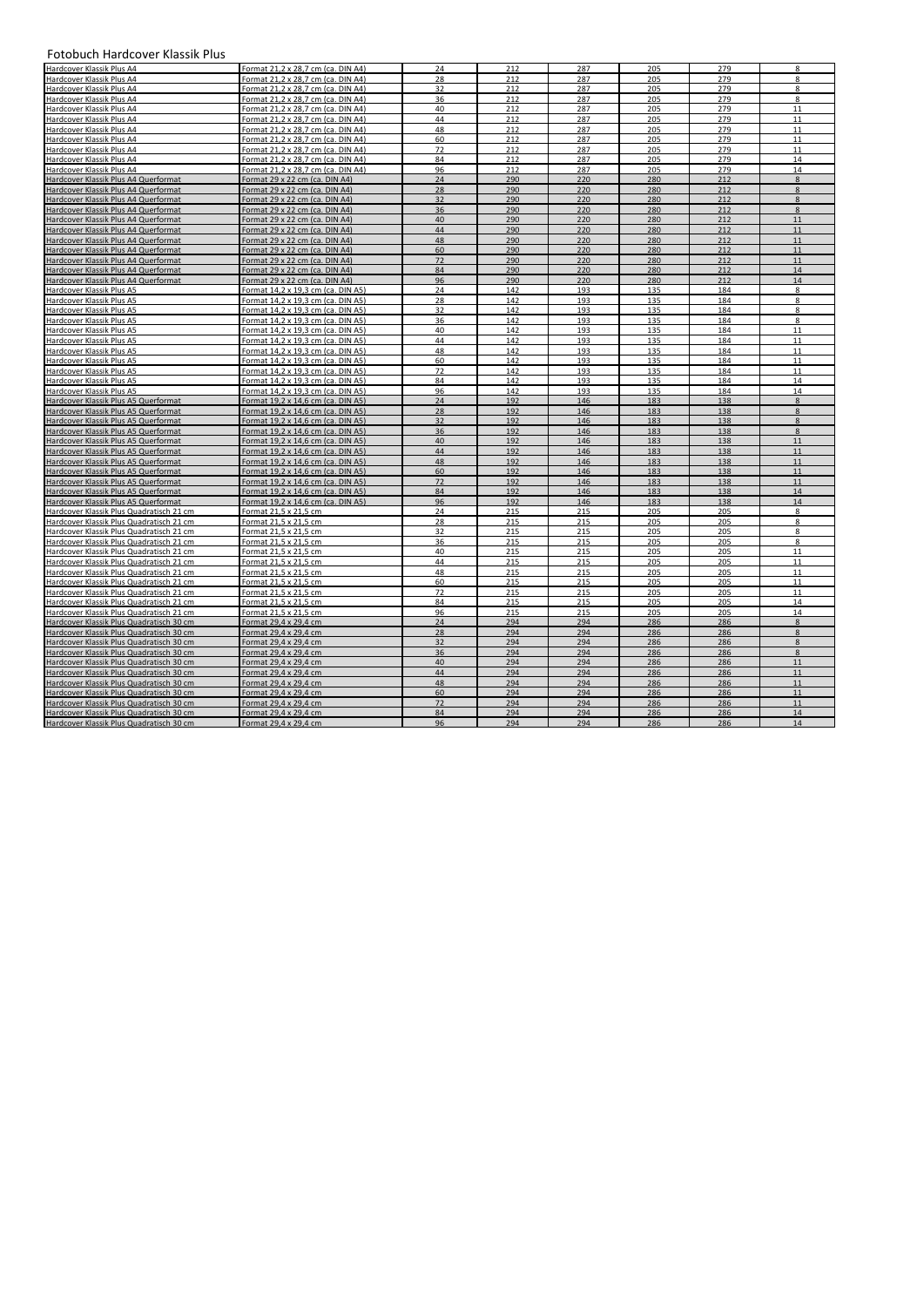## Fotobuch Softcover

| Softcover A4                | Format 20.5 x 27.9 cm (ca. DIN A4) | 24 | 205 | 279 | 205 | 279 | $\overline{\mathbf{a}}$ |
|-----------------------------|------------------------------------|----|-----|-----|-----|-----|-------------------------|
| Softcover A4                | Format 20.5 x 27.9 cm (ca. DIN A4) | 28 | 205 | 279 | 205 | 279 | $\Lambda$               |
| Softcover A4                | Format 20.5 x 27.9 cm (ca. DIN A4) | 32 | 205 | 279 | 205 | 279 | $\Lambda$               |
| Softcover A4                | Format 20.5 x 27.9 cm (ca. DIN A4) | 36 | 205 | 279 | 205 | 279 | $\Lambda$               |
| Softcover A4                | Format 20.5 x 27.9 cm (ca. DIN A4) | 40 | 205 | 279 | 205 | 279 | $\Lambda$               |
| Softcover A4                | Format 20,5 x 27,9 cm (ca. DIN A4) | 44 | 205 | 279 | 205 | 279 | 4                       |
| Softcover A4                | Format 20.5 x 27.9 cm (ca. DIN A4) | 48 | 205 | 279 | 205 | 279 | $\Lambda$               |
| Softcover A4                | Format 20.5 x 27.9 cm (ca. DIN A4) | 60 | 205 | 279 | 205 | 279 |                         |
| Softcover A4                | Format 20.5 x 27.9 cm (ca. DIN A4) | 72 | 205 | 279 | 205 | 279 |                         |
| Softcover A4                | Format 20.5 x 27.9 cm (ca. DIN A4) | 84 | 205 | 279 | 205 | 279 |                         |
| Softcover A4                | Format 20.5 x 27.9 cm (ca. DIN A4) | 96 | 205 | 279 | 205 | 279 | $\overline{ }$          |
| Softcover A5                | Format 13.5 x 18.4 cm (ca. DIN A5) | 24 | 135 | 184 | 135 | 184 | $\overline{a}$          |
| Softcover A5                | Format 13.5 x 18.4 cm (ca. DIN A5) | 28 | 135 | 184 | 135 | 184 |                         |
| Softcover A5                | Format 13.5 x 18.4 cm (ca. DIN A5) | 32 | 135 | 184 | 135 | 184 |                         |
| Softcover A5                | Format 13.5 x 18.4 cm (ca. DIN A5) | 36 | 135 | 184 | 135 | 184 | $\Lambda$               |
| Softcover A5                | Format 13,5 x 18,4 cm (ca. DIN A5) | 40 | 135 | 184 | 135 | 184 | $\Lambda$               |
| Softcover A5                | Format 13.5 x 18.4 cm (ca. DIN A5) | 44 | 135 | 184 | 135 | 184 |                         |
| Softcover A5                | Format 13.5 x 18.4 cm (ca. DIN A5) | 48 | 135 | 184 | 135 | 184 |                         |
| Softcover A5                | Format 13,5 x 18,4 cm (ca. DIN A5) | 60 | 135 | 184 | 135 | 184 |                         |
| Softcover A5                | Format 13.5 x 18.4 cm (ca. DIN A5) | 72 | 135 | 184 | 135 | 184 |                         |
| Softcover A5                | Format 13.5 x 18.4 cm (ca. DIN A5) | 84 | 135 | 184 | 135 | 184 |                         |
| Softcover A5                | Format 13.5 x 18.4 cm (ca. DIN A5) | 96 | 135 | 184 | 135 | 184 |                         |
| Softcover Quadratisch 20 cm | Format 20.5 x 20.5 cm              | 24 | 205 | 205 | 205 | 205 | $\overline{\mathbf{a}}$ |
| Softcover Quadratisch 20 cm | Format 20.5 x 20.5 cm              | 28 | 205 | 205 | 205 | 205 | $\lambda$               |
| Softcover Quadratisch 20 cm | Format 20.5 x 20.5 cm              | 32 | 205 | 205 | 205 | 205 |                         |
| Softcover Quadratisch 20 cm | Format 20.5 x 20.5 cm              | 36 | 205 | 205 | 205 | 205 | $\Lambda$               |
| Softcover Quadratisch 20 cm | Format 20,5 x 20,5 cm              | 40 | 205 | 205 | 205 | 205 | $\Lambda$               |
| Softcover Quadratisch 20 cm | Format 20.5 x 20.5 cm              | 44 | 205 | 205 | 205 | 205 | 4                       |
| Softcover Quadratisch 20 cm | Format 20,5 x 20,5 cm              | 48 | 205 | 205 | 205 | 205 | $\lambda$               |
| Softcover Quadratisch 20 cm | Format 20.5 x 20.5 cm              | 60 | 205 | 205 | 205 | 205 | $\mathbf{r}$            |
| Softcover Quadratisch 20 cm | Format 20.5 x 20.5 cm              | 72 | 205 | 205 | 205 | 205 |                         |
| Softcover Quadratisch 20 cm | Format 20.5 x 20.5 cm              | 84 | 205 | 205 | 205 | 205 | $\overline{7}$          |
| Softcover Quadratisch 20 cm | Format 20.5 x 20.5 cm              | 96 | 205 | 205 | 205 | 205 | $\overline{ }$          |

## Fotobuch Leinen

| Leinen A4                | Format 21.2 x 28.7 cm (ca. DIN A4) | 24 | 212 | 287 | 205 | 279 | 8            |
|--------------------------|------------------------------------|----|-----|-----|-----|-----|--------------|
| Leinen A4                | Format 21.2 x 28.7 cm (ca. DIN A4) | 28 | 212 | 287 | 205 | 279 | 8            |
| Leinen A4                | Format 21.2 x 28.7 cm (ca. DIN A4) | 32 | 212 | 287 | 205 | 279 | 8            |
| Leinen A4                | Format 21.2 x 28.7 cm (ca. DIN A4) | 36 | 212 | 287 | 205 | 279 | 8            |
| Leinen A4                | Format 21.2 x 28.7 cm (ca. DIN A4) | 40 | 212 | 287 | 205 | 279 | 8            |
| Leinen A4                | Format 21.2 x 28.7 cm (ca. DIN A4) | 44 | 212 | 287 | 205 | 279 | 8            |
| Leinen A4                | Format 21.2 x 28.7 cm (ca. DIN A4) | 48 | 212 | 287 | 205 | 279 | 8            |
| Leinen A4                | Format 21.2 x 28.7 cm (ca. DIN A4) | 60 | 212 | 287 | 205 | 279 | 11           |
| Leinen A4                | Format 21.2 x 28.7 cm (ca. DIN A4) | 72 | 212 | 287 | 205 | 279 | 11           |
| Leinen A4                | Format 21,2 x 28,7 cm (ca. DIN A4) | 84 | 212 | 287 | 205 | 279 | 14           |
| Leinen A4                | Format 21,2 x 28,7 cm (ca. DIN A4) | 96 | 212 | 287 | 205 | 279 | 14           |
| Leinen A5                | Format 14.2 x 19.3 cm (ca. DIN A5) | 24 | 142 | 193 | 135 | 184 | 8            |
| Leinen A5                | Format 14.2 x 19.3 cm (ca. DIN A5) | 28 | 142 | 193 | 135 | 184 | 8            |
| Leinen A5                | Format 14,2 x 19,3 cm (ca. DIN A5) | 32 | 142 | 193 | 135 | 184 | 8            |
| Leinen A5                | Format 14.2 x 19.3 cm (ca. DIN A5) | 36 | 142 | 193 | 135 | 184 | $\mathbf{8}$ |
| Leinen A5                | Format 14.2 x 19.3 cm (ca. DIN A5) | 40 | 142 | 193 | 135 | 184 | $\mathbf{8}$ |
| Leinen A5                | Format 14.2 x 19.3 cm (ca. DIN A5) | 44 | 142 | 193 | 135 | 184 | $\mathbf{8}$ |
| Leinen A5                | Format 14.2 x 19.3 cm (ca. DIN A5) | 48 | 142 | 193 | 135 | 184 | 8            |
| Leinen A5                | Format 14.2 x 19.3 cm (ca. DIN A5) | 60 | 142 | 193 | 135 | 184 | 11           |
| Leinen A5                | Format 14.2 x 19.3 cm (ca. DIN A5) | 72 | 142 | 193 | 135 | 184 | 11           |
| Leinen A5                | Format 14.2 x 19.3 cm (ca. DIN A5) | 84 | 142 | 193 | 135 | 184 | 14           |
| Leinen A5                | Format 14.2 x 19.3 cm (ca. DIN A5) | 96 | 142 | 193 | 135 | 184 | 14           |
| Leinen Quadratisch 21 cm | Format 21.5 x 21.5 cm              | 24 | 215 | 215 | 205 | 205 | 8            |
| Leinen Quadratisch 21 cm | Format 21,5 x 21,5 cm              | 28 | 215 | 215 | 205 | 205 | 8            |
| Leinen Quadratisch 21 cm | Format 21.5 x 21.5 cm              | 32 | 215 | 215 | 205 | 205 | $\mathbf{R}$ |
| Leinen Quadratisch 21 cm | Format 21.5 x 21.5 cm              | 36 | 215 | 215 | 205 | 205 | 8            |
| Leinen Quadratisch 21 cm | Format 21,5 x 21,5 cm              | 40 | 215 | 215 | 205 | 205 | 8            |
| Leinen Quadratisch 21 cm | Format 21.5 x 21.5 cm              | 44 | 215 | 215 | 205 | 205 | 8            |
| Leinen Quadratisch 21 cm | Format 21.5 x 21.5 cm              | 48 | 215 | 215 | 205 | 205 | 8            |
| Leinen Quadratisch 21 cm | Format 21,5 x 21,5 cm              | 60 | 215 | 215 | 205 | 205 | 11           |
| Leinen Quadratisch 21 cm | Format 21,5 x 21,5 cm              | 72 | 215 | 215 | 205 | 205 | 11           |
| Leinen Quadratisch 21 cm | Format 21.5 x 21.5 cm              | 84 | 215 | 215 | 205 | 205 | 14           |
| Leinen Quadratisch 21 cm | Format 21,5 x 21,5 cm              | 96 | 215 | 215 | 205 | 205 | 14           |